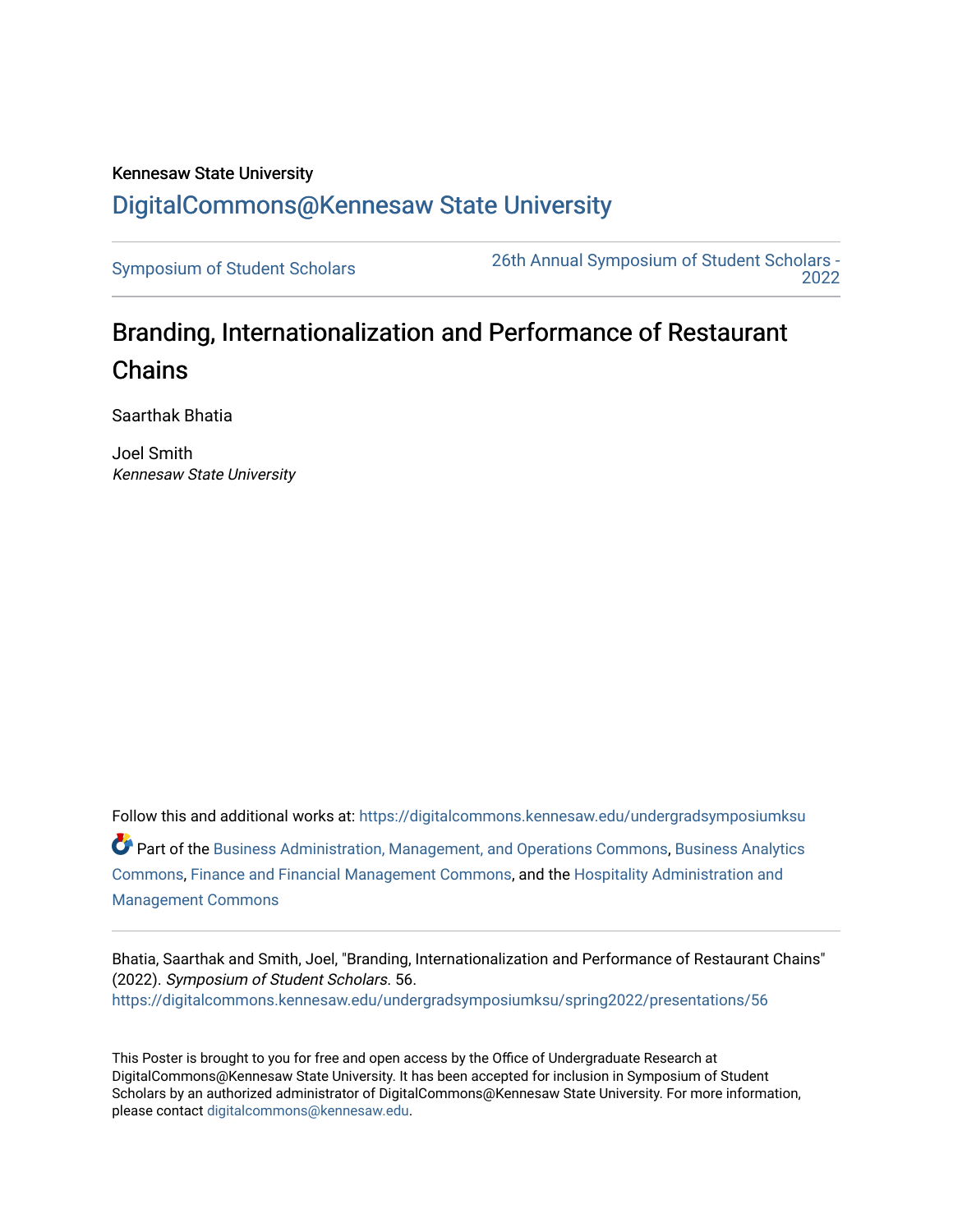## **When does franchising boost firm value in the restaurant industry? The role of marketing intensity and market knowledge**

**Melih Madanoglu**  Kennesaw State University

**Saarthak Bhatia** Kennesaw State University

**Joel Smith** Kennesaw State University

## *Abstract*

Every year, restaurant companies try and find new and innovative ways to grow their business. Many companies look towards creating new brands and expanding internationally as a means of achieving this goal, but do multibranding and the scope of internationalization (number of countries) have an influence on firm performance of restaurant companies? We dive into this by looking at data from over 100 publicly traded companies to see what the results show.

The examination period for this study was 1997 to 2019. Data for the 2013-2019 is still being collected. Sample selection started with 118 publicly traded restaurant firms listed under Standard Industry Codes (SICs) 5810 and 5812. Financial data was obtained from CRSP/COMPUSTAT files. Other company-specific data such as number of franchised and company outlets, number of states, and number of countries were hand-collected by authors from firms' annual SEC filings.

The dependent variable in this study is Return on Assets. It is calculated as Net Income divided by Total Assets. In this study the one year forwarded value (t+1) is used. The first independent variable is number of brands. It is calculated as the count of brands for each firm in the dataset. The second independent variable is number of countries, which is the internationalization measure in this study. The control variables in this study are leverage, firm age, type of firm (franchising vs. non-franchising), and firm size.

1